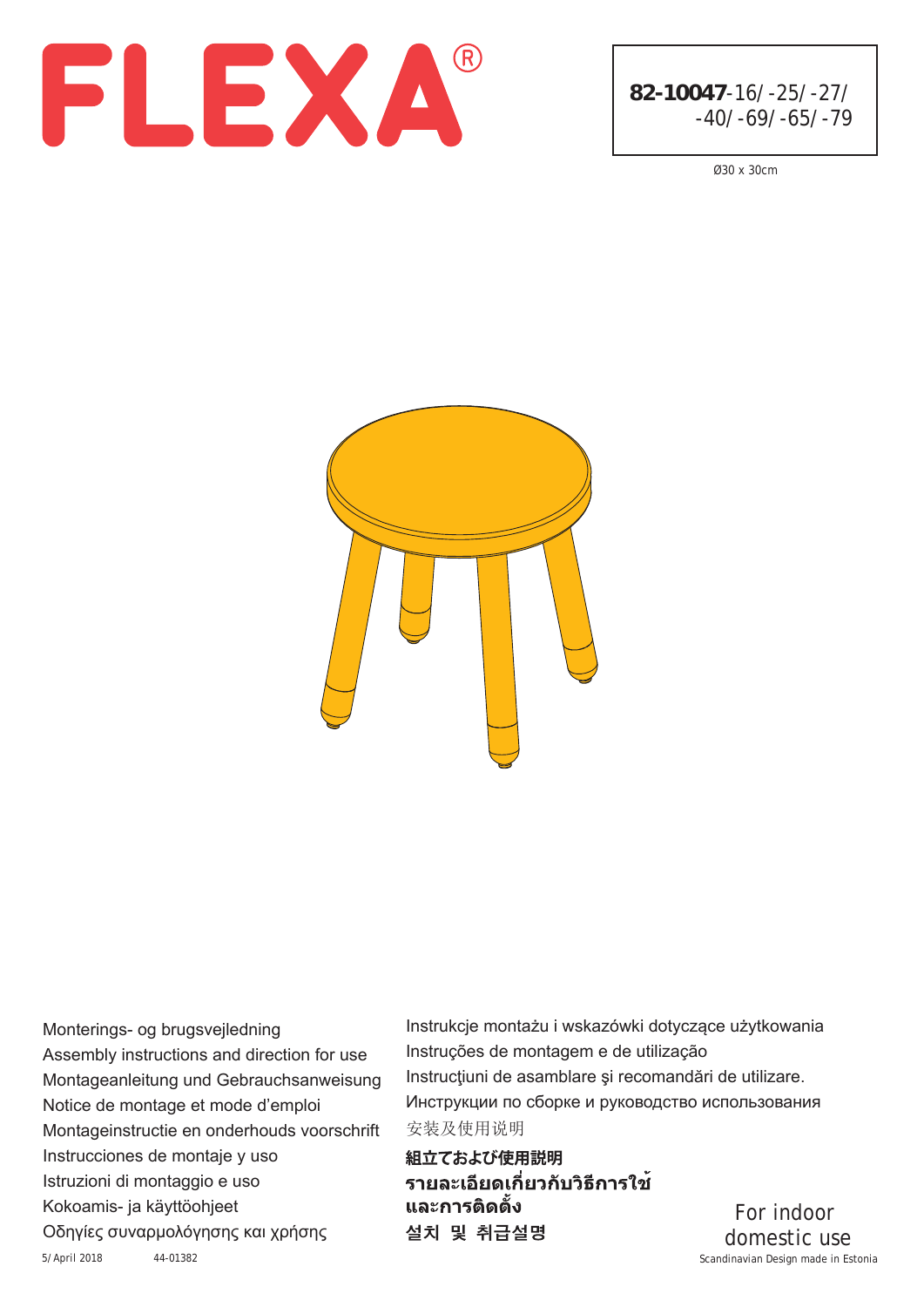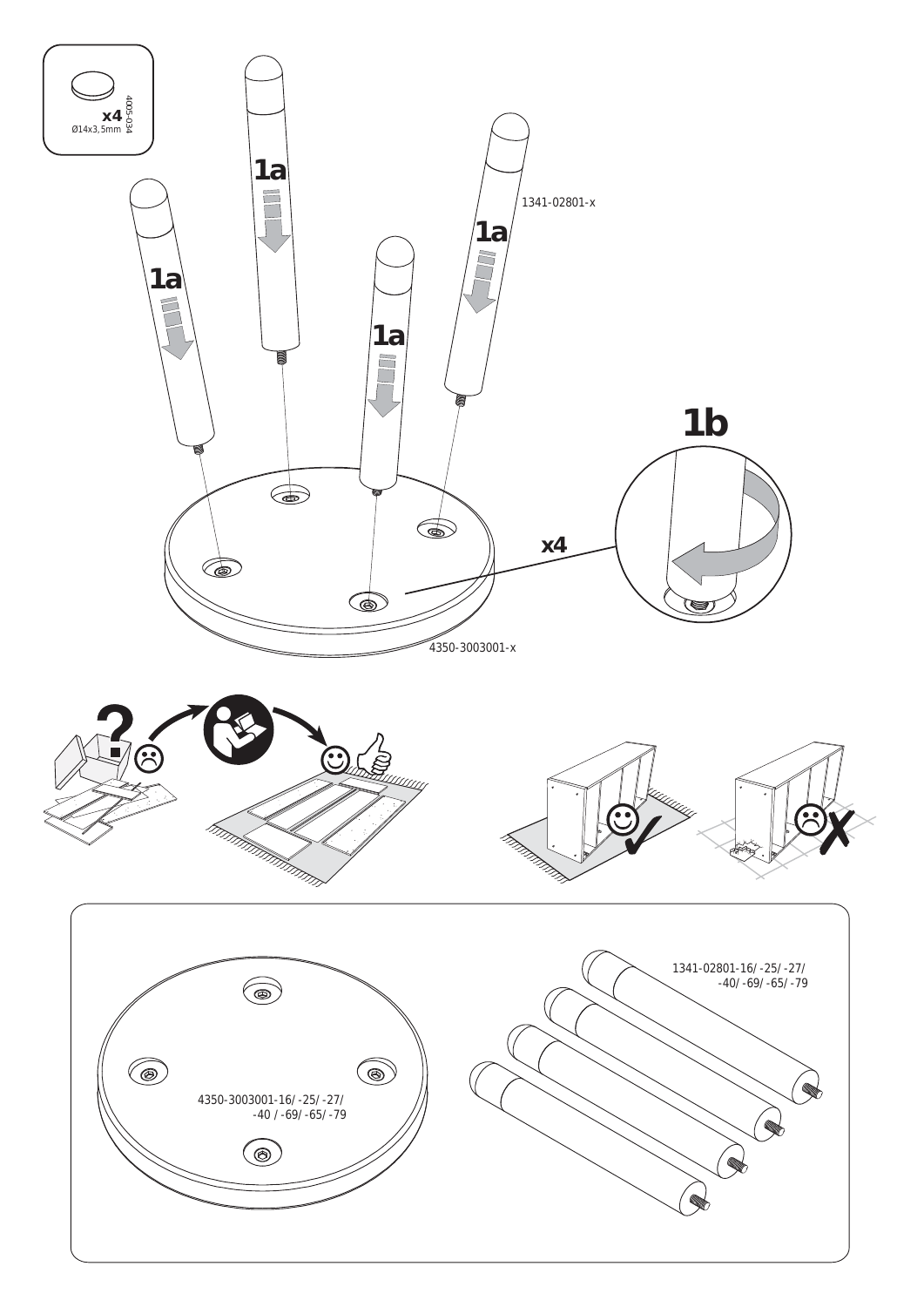

#### RÅD OM VELIGEHOLDELSE:

Tør af med en fugtig klud. Evt. større pletter fjernes med en fugtig svamp med sæbe. Undgå opløsningsmidler. Skruer og bolte efterspændes med jævne mellemrum.

MAINTENANCE INSTRUCTIONS: Cleaning with a wet cloth, use a sponge with soap to remove obstinate dirt. Avoid solvents and dilutions. Screws and bolts should from time to time be retightened.

#### WARTUNGSANLEITUNG:

Mit einem feuchten Lappen säubern, nutzen Sie einen mit Seife getränkten Schwamm für hartnäckigere Verschmutzungen. Nutzen Sie keine Lösungsmittel oder Verdünner. Schrauben und Bolzen sollten gelegentlich neu festgezogen werden.

#### INSTRUCTIONS D'ENTRETIEN:

Nettoyage avec un tissu humide, utilisez une éponge avec du savon pour enlever la poussière obstinée. Évitez les solvants et les dilutions. Les vis et les boulons doivent être resserrés de temps en temps.

#### INSTRUCCIONES DE MANTENIMIENTO:

Limpieza con paño húmedo, use una esponja con jabón para remover la suciedad difícil de quitar. Evite solventes y diluciones. Los tornillos y pernos deben reajustarse ocasionalmente.

#### ONDERHOUDSINSTRUCTIES:

Schoonmaken met een vochtige doek, gebruik een spons met zeep voor het verwijderen van hardnekkig vuil. Vermijd oplossings- en verdunningsmiddelen. Schroeven en bouten regelmatig aandraaien.

#### LA MANUTENZIONE<sup>®</sup>

Pulire con un panno umido, usare una spugna con sapone per rimuovere lo sporco ostinato. Evitare solventi e diluizioni. Viti e bulloni devono di volta in volta essere riavvitati.

#### HOITO-OHJEET:

Puhdistetaan kostealla kankaalla, lian poistamiseen voidaan käyttää sientä ja saippuaa. Vältä liuotinaineita ja laimennoksia. Ruuvit ja pultit tulee kiristää säännöllisin väliajoin.

#### Ο∆ΗΓΙΕΣ ΣΥΝΤΗΡΗΣΗΣ:

Καθαρίζετε το προϊόν με ένα υγρό πανί και χρησιμοποιήστε ένα σφουγγάρι με σαπούνι για να απομακρύνετε την επίμονη βρωμιά. Αποφύγετε τη χρήση διαλυτικών και διαλυμάτων. Οι βίδες και τα μπουλόνια θα πρέπει να ξανασφίγγονται ανά διαστήματα.

INSTRUKCJE KONSERWACJI: Czyścić przy pomocy wilgotnej ściereczki, gąbki z mydłem. Nie stosować rozpuszczalników i rozcieńczalników. Co jakiś czas należy dokręcać śruby i wkręty.

#### INSTRUÇÕES DE MANUTENÇÃO:

Limpe com um pano molhado. Use uma esponja com detergente para remover as manchas mais difíceis. Evite solventes e diluentes. Os parafusos e cavilhas deverão ser apertados de tempos a tempos.

#### INSTRUCŢIUNI DE ÎNTREŢINERE:

Se curătată cu un material textil umed, folositi un burete cu săpun pentru a îndepărta mizeria persistentă. Evitaţi solvenţii şi diluanţii. Şuruburile şi buloanele trebuie refixate periodic.

#### ИНСТРУКЦИИ ПО УХОДУ:

Очищать влажной тканью, для удаления стойких загрязнений использовать губку с мылом. Избегайте использования растворителей и разбавителей. Шурупы и болты следует время от времени подтягивать.

### 维护说明:

用湿布清洁,用海绵沾肥皂清洁顽固污垢。避免使用溶剂和稀释液。 应定期重新拧紧螺丝及螺栓。

#### 手入れの仕方:

全体を絞った布で拭き、特に汚れがひどいところは洗剤とスポンジを使って洗い落とし て下さい。強力な洗剤や薬品は使用しないで下さい。ねじやボルトが緩んだままになっ ていないように時々締め直して下さい。

#### 유지관리 지침:

젖은 헝겊으로 세척하고, 얼룩을 제거할 때는 스폰지에 비눗물을 묻혀 사용하세요. 솔벤트나 희석제를 사용하지 마세요.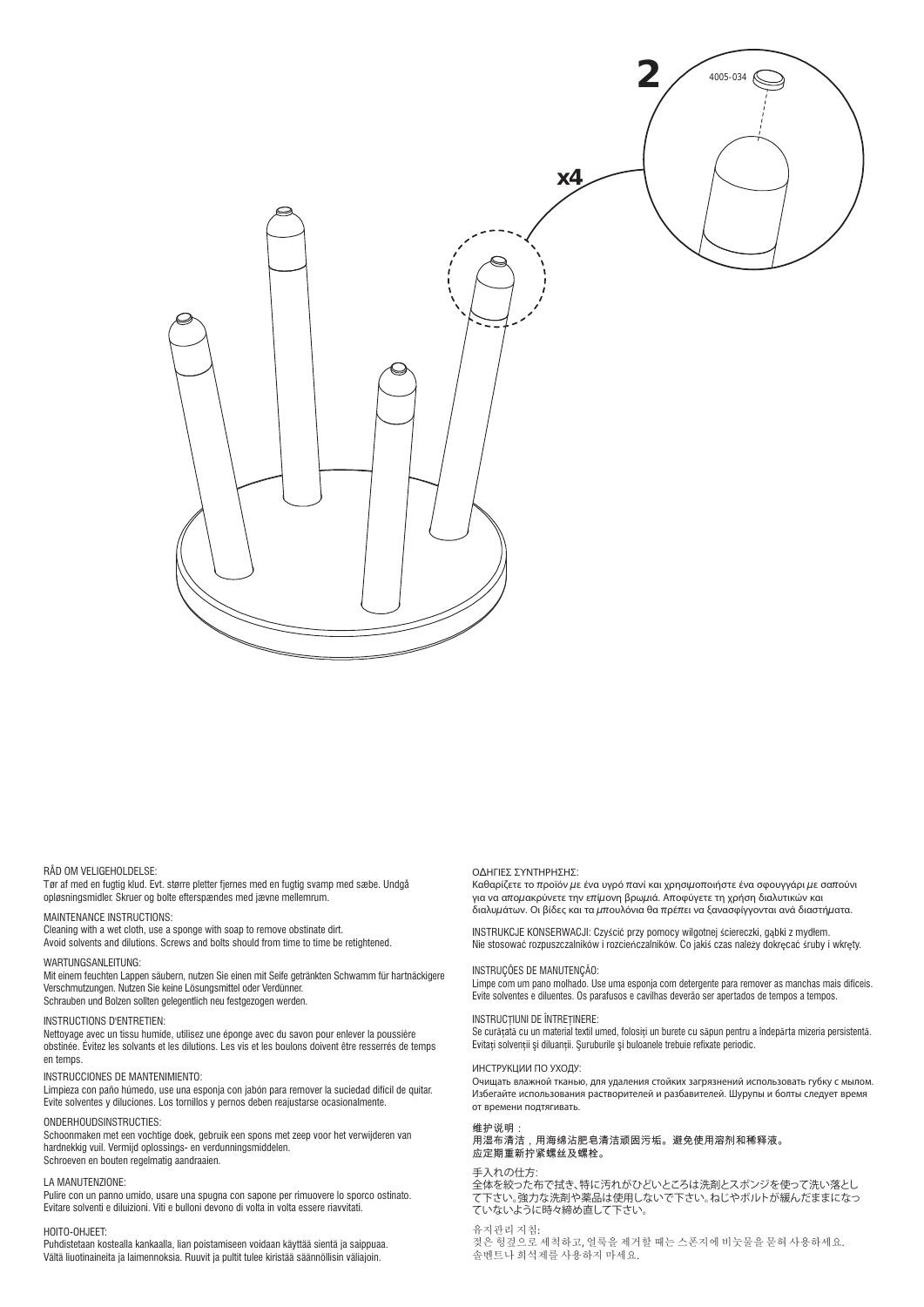

### Product Declaration

| <b>Product:</b>                                                   | Children's furniture                                                                                                                                                                                                                                                                                                                   |
|-------------------------------------------------------------------|----------------------------------------------------------------------------------------------------------------------------------------------------------------------------------------------------------------------------------------------------------------------------------------------------------------------------------------|
| <b>Product No:</b>                                                | Please refer to the label or the Assembly and User Instruction. The product code refers to<br>the type, length and color of the product. As an example the item number 80-01101-1, a<br>single bed, 80-01101 - 190cm long, 80-01101-1 clear lacquered. 80-01102-2, a single bed,<br>80-01102-200cm long, 80-01102-2 · white lacquered. |
| <b>Technical</b>                                                  | <b>character and size:</b> Please refer to the Assembly and User Instruction.                                                                                                                                                                                                                                                          |
| <b>Main material:</b><br>Lacquer:<br>Glue:<br><b>Metal parts:</b> | Northern European Pinewood, harvested above the 60th latitude<br>Water soluble UV lacquer complying with the EN standard<br>Glue complying with the EN standard<br>Coating complying with the EN71 standard, part 3                                                                                                                    |

**Production date:** Please refer to the label on the outer package.

Furniture products from FLEXA® are tested according to relevant European and American safety standards, e. g. EN, CE, GS, and CFR. Furthermore, FLEXA's products are tested by the China National Quality Supervision Center for Furniture and complying with the GB28007-2011 children furniture standard in China and other relevant standards. Also, we comply with the EN717 concern the formaldehyde release.

# **Assembly** and spare parts: Please refer to the Assembly and User Instruction.

**Maintenance:** Please refer to the Assembly and User Instruction.

**Safety tested** FLEXA furniture is made for children. We have carefully checked every single detail so you can safely set up your child's bedroom. For example, there are no sharp edges or corners on FLEXA furniture- they are all rounded. All beds with a sleeping height of more than 60 cm are safety tested according to the EU standard EN:747 by TUV.

**Quality materials** FLEXA insists on the highest quality and sustainability as a standard when we make furniture. For example, we only use the highest quality pine from sustainable forests in Scandinavian. We are thereby ensuring that only the very best material is used for our furniture.



**5-year guarantee** FLEXA's aim is always to deliver the highest quality and safety. That is why we provide a 5-year guarantee against manufacturing defects on all our furniture. The guarantee does not cover damage to the lacquer surface caused by knocks or wear and tear.

**5-year availability guarantee on our bed system** When you purchase a bed from the FLEXA Classic bed system, you buy a flexible system than can be altered and extended as and when the need arises. We offer a 5-year availability guarantee on the current FLEXA Classic bed system. If a product is no longer in our product range, the 5 year-availability guarantee still applies from the date the product is discontinued. We will notify your dealer.



**Lacquer** FLEXA furniture is surface treated with lacquer several times to give our furniture an optimal and elegant finish. At the same time it makes our furniture robust and more resistant to signs of wear and tear. FLEXA is only using eco-friendly water-based lacquer and UV lacquer, which meets the EU standard for lacquer.



**Colour differences** Many FLEXA furniture is made of solid wood or part of it is in solid wood and natural differences in colour may appear between individual products. This is only natural since wood is a living product. All FLEXA textiles are made of natural products. Natural differences in colour may occur.



**Non-toxic furniture** FLEXA cherishes the health of your child, given that all FLEXA furniture is tested according to the strict international safety standards EN71-3, DIN717-3 and DIN 53160. Your guarantee of non-toxic furniture.

Children's furniture from the Danish company, FLEXA, is designed by FLEXA according to Scandinavian design traditions. The wood furniture are manufactured by FLEXA in Europe and sold worldwide.

FLEXA® and the FLEXA® logo are trademarks of Flexa4Dreams Holding A/S.

## **For three years old or above. Only for adult to assemble.**

**Manufacturer:** FLEXA4Dreams Holding A/S, Denmark **Address:** Hornsyld lndustrivej 4, 8783 Hornsyld, Denmark **Tel:** +45 7668 8055 **Fax:** +45 7668 8069 **Email:** flexa@flexa.dk **Website:** www.flexaworld.dk